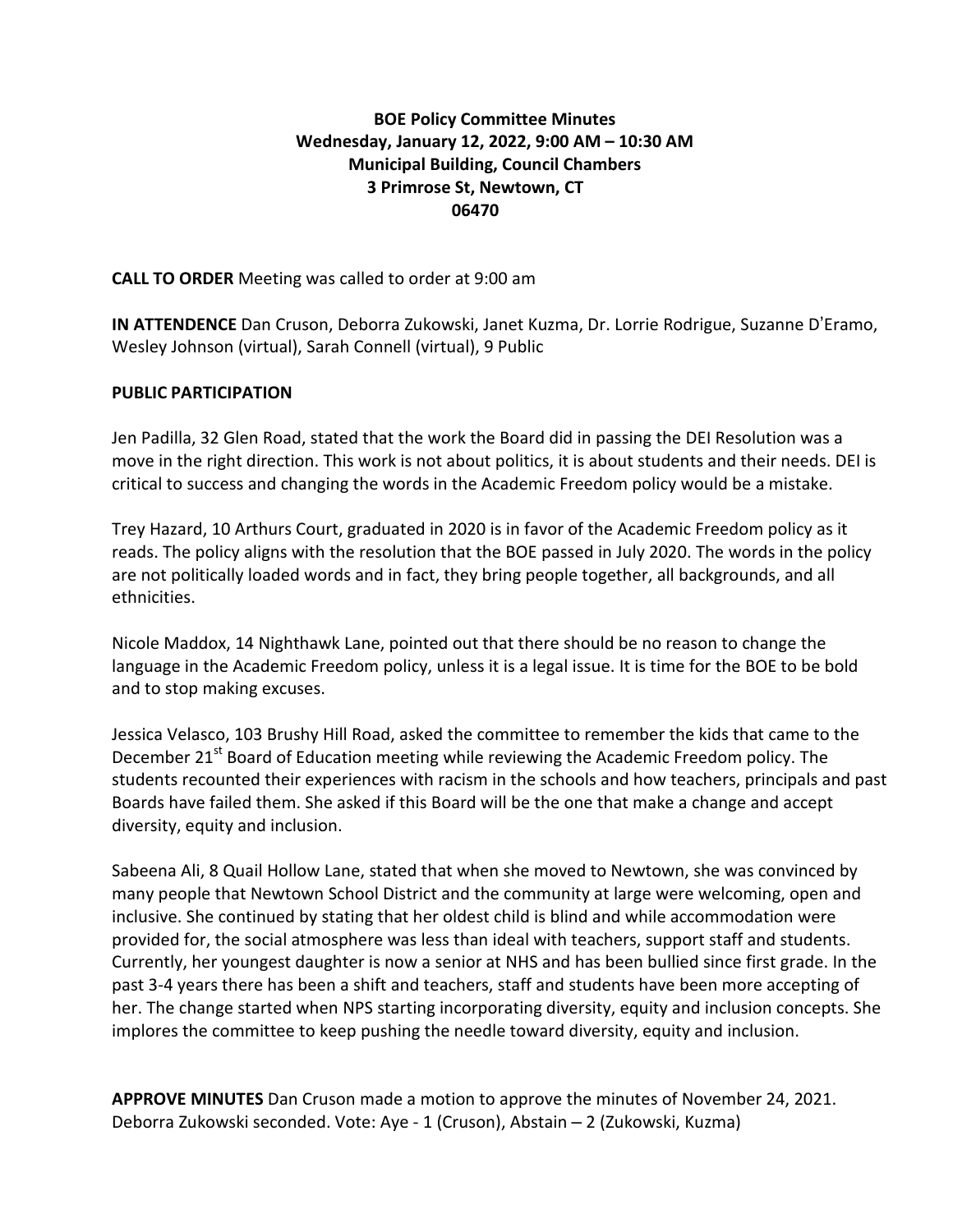# **OLD BUSINESS Discussion and possible action:**

| Item                                                                              | <b>Reports</b>                                           |
|-----------------------------------------------------------------------------------|----------------------------------------------------------|
| Policy 4118.239/4218.239 - Required Covid-19                                      | S. Connell will send this policy back to K.<br>$\bullet$ |
| <b>Vaccinations</b>                                                               | June for BOE 2 <sup>nd</sup> read and possible           |
| D. Cruson said that there was no feedback from the                                | approval.                                                |
| BOE regarding this policy. He gave an overview to                                 |                                                          |
| the new members of the committee by stating that                                  |                                                          |
| this policy was edited to be short and clear. The                                 |                                                          |
| BOE only approves policies and not regulations.                                   |                                                          |
| The Regulation in this policy will be maintained by                               |                                                          |
| L. Rodrigue and the Policy Committee.                                             |                                                          |
|                                                                                   |                                                          |
| D. Zukowski asked the committee if regulations                                    |                                                          |
| have to be attached to policies. L. Rodrigue                                      |                                                          |
| answered that they do because the policy guides                                   |                                                          |
| the regulation by the context.                                                    |                                                          |
| D. Zukowski asked the committee to refer to page                                  |                                                          |
| R4118.239(c), under Vaccination Verification and                                  |                                                          |
| Testing for Covered workers. She asked if the data                                |                                                          |
| of vaccinated workers would be reported to the                                    |                                                          |
| BOE and if the BOE is responsible for                                             |                                                          |
| authenticating it. L. Rodrigue answered that the                                  |                                                          |
| "Board" in this case is referring to the designees of                             |                                                          |
| the Board (HR and the Superintendent).                                            |                                                          |
| D. Zukowski asked if the committee would un strike                                |                                                          |
| the definition of the Board. D. Cruson and L.                                     |                                                          |
| Rodrigue answered that Shipman and Goodwin                                        |                                                          |
| advised removing it from the policy.                                              |                                                          |
|                                                                                   |                                                          |
| J. Kuzma asked who will be in charge of verifying                                 |                                                          |
| the vaccination status of the volunteers                                          |                                                          |
| L. Rodrigue said that it will be handled at a building<br>level (Administration). |                                                          |
| J. Kuzma asked if the BOE will be providing Covid                                 |                                                          |
| tests for volunteers. L. Rodrigue said not at this                                |                                                          |
| time because they are not employees. The BOE                                      |                                                          |
| only has tests for employees at this time.                                        |                                                          |
|                                                                                   |                                                          |
| This policy will go back to the BOE for second read                               |                                                          |
| and possible approval.                                                            |                                                          |
| Policy 4118.21 - Academic Freedom                                                 | S. Connell will invite W. Johnson and S.                 |
| D. Cruson acknowledged that there is a lot of input                               | D'Eramo to the next policy meeting.                      |
| regarding this policy. He pointed out that one                                    | S. Connell will send original packet of                  |
| change was made after the last BOE meeting. The                                   | sample policies from CABE to                             |
| edit was by BOE member, D. Ramsey and the change                                  | committee members.                                       |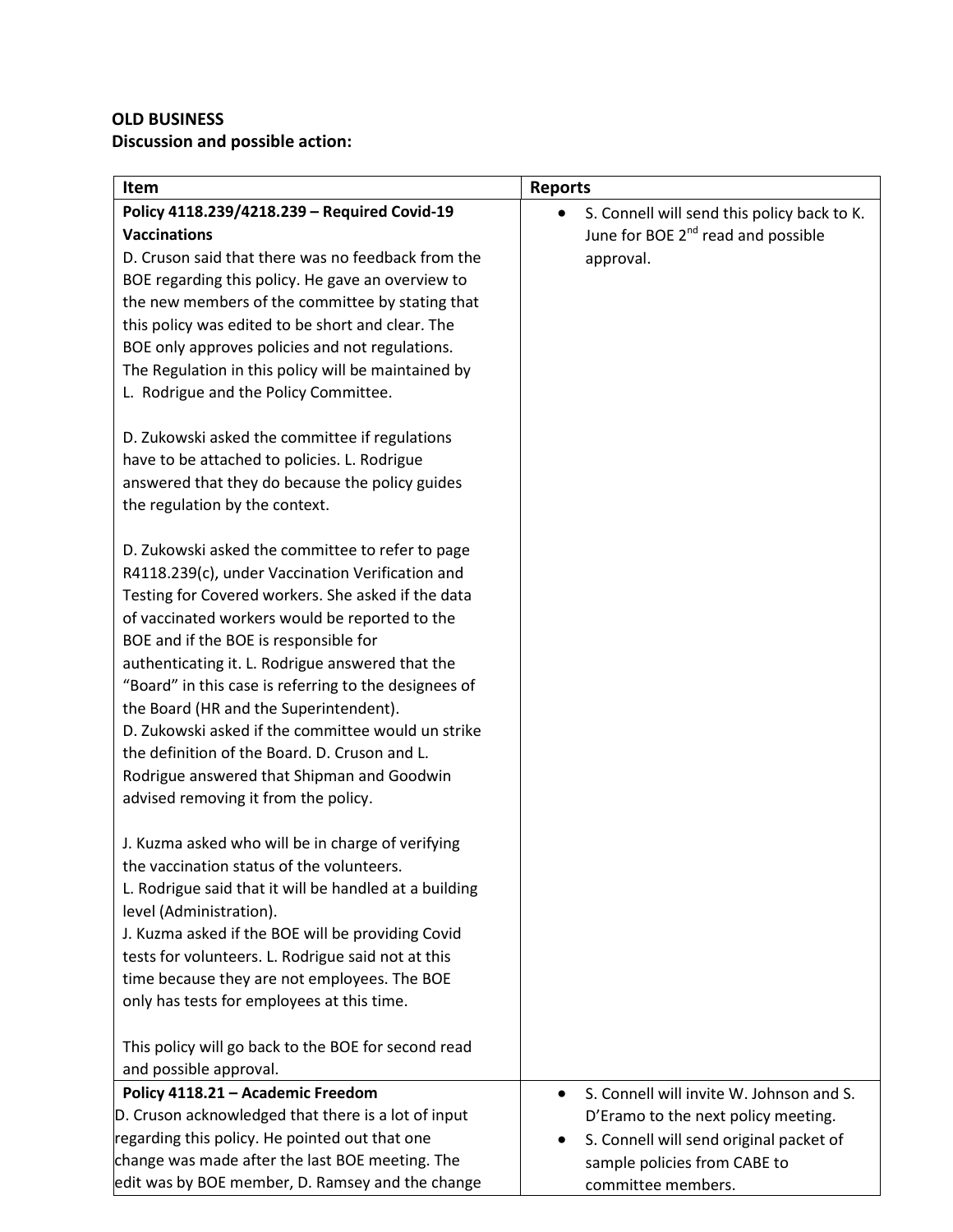is the word perspective changed to perspectives in the last paragraph.

L. Rodrigue stated that she agrees with this policy whole heartedly. After speaking with members of the staff, union presidents, and members of the community, the same question "What exactly is Academic Freedom?" has been asked. There needs to be clarity around the fact that this policy is about students as well and their freedom to learn. L. Rodrigue agreed that she agrees with what W. Johnson added to this policy.

W. Johnson stated that his aim to be succinct and as clear as possible to ensure that students felt they could express themselves as well. It was also his aim to reflect the newly approved Resolution.

D. Zukowski stated that she was not aware what "Academic Freedom" was. As a literal reader, D. Zukowski read the  $2^{nd}$  paragraph as what the staff can't do then the next paragraph outlines what they must do. She wondered what staff was free to do. After researching Academic Freedom, it was clear that K-12 Public does not have as much Academic Freedom as higher learning because of laws and policies in place. D. Zukowski is recommending that the committee adds the Academic Freedom policy adopted by Connecticut State Board of Education as an Appendix so the public can see what Academic Freedom really means.

D. Cruson said he is weary of the idea of adding the policy as an appendix because the committee does not have control of that policy. Legal advises that we do not add anything to the policy that we do not have control of.

L. Rodrigue reminded the committee that the Connecticut State Board of Education policy is noted in the legal reference and feels that it is enough.

J. Kuzma agrees with D. Zukowski that the document that D. Zukowski sent makes more sense and provides more clarity. J. Kuzma asked if there was a way to add more language from the State Dept. of Education policy to the CABE policy.

W. Johnson said he would be fine adding paragraph 4(from CT State Dept of Ed) to the proposed policy

- S. Connell will reach out to CABE and ask if the Appendix is part of the policy or regulation.
- S. Connell will make the approved edits for the committee to review at the next meeting.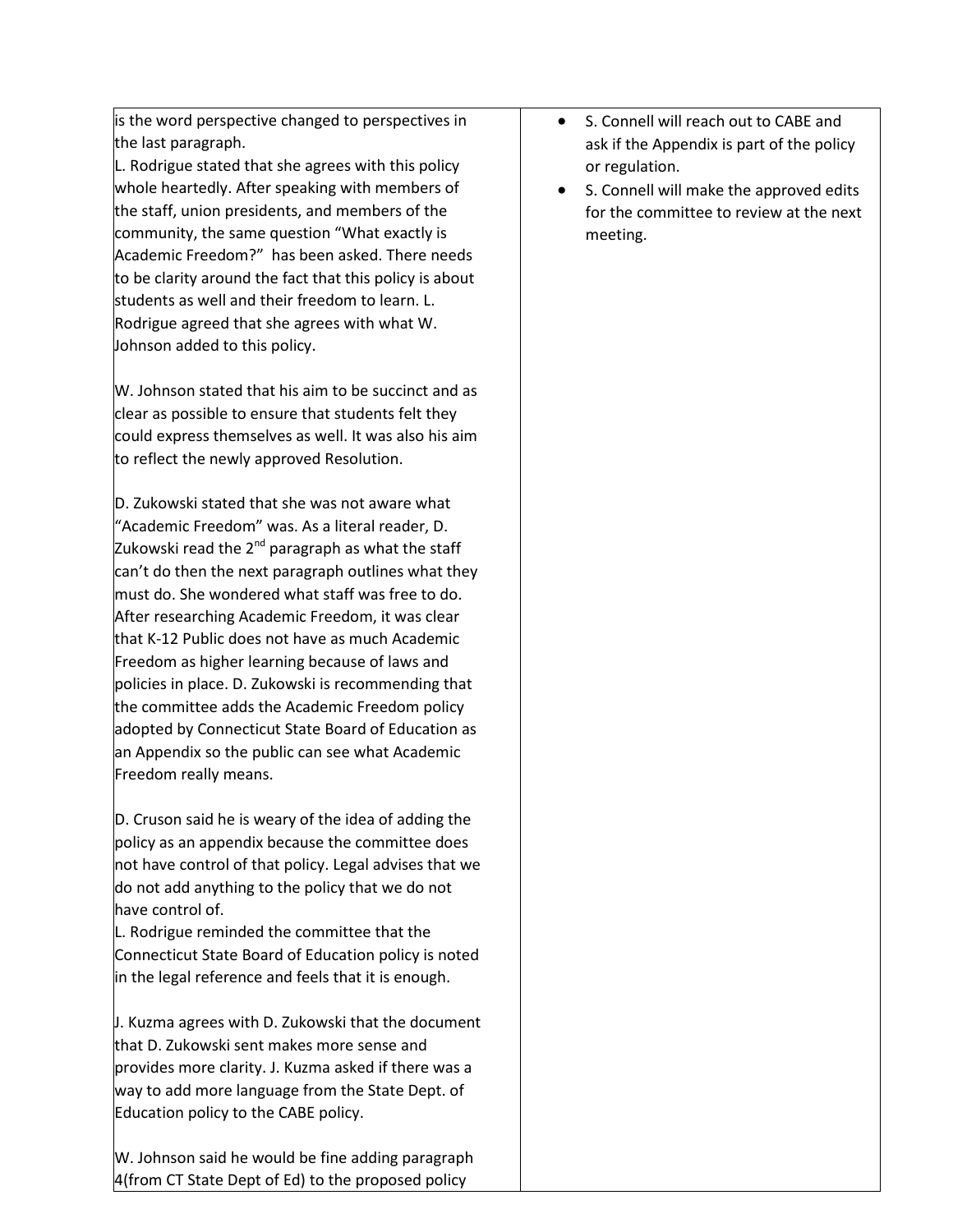to provide more clarity. L. Rodrigue agreed and asked, "Do we want to add more language or reference to it in some way?"

W. Johnson thinks that it is important for this document to reflect the language from the state, but also to incorporate the language of the BOE Resolution. W. Johnson reminded the committee that he likes to be succinct but not without substance.

D. Zukowski asked W. Johnson what "without partisan" means.

W. Johnson said, simply put, "without favor". D. Zukowski recommended adding paragraph 4 to the CABE policy and then the committee can revisit this policy again at the next meeting.

J. Kuzma asked D. Cruson if the committee could see the original packet with the sample policies. S. Connell will send the committee the sample policies that the committee reviewed.

D. Cruson sent a proposed change to the committee ahead of the meeting. The committee agreed that they would add paragraph 4(CT State Board of Ed.) to replace the second paragraph instead.

W. Johnson reminded the committee that it is important to not using language that would work against from the conversation of Diversity, Equity and Inclusion. W. Johnson and L. Rodrigue agree that taking the language from the CT State Board of Ed policy is the better route to take. J. Kuzma also agrees.

S. Connell will make the approved edit (adding paragraph 4) and bring back to the committee to review.

W. Johnson added that he is worried about the language and how it does not promote and encourage but rather "how do we limit". He is concerned about the tone of the conversation the committee is having. It is important to keep any language that promotes Diversity, Equity and Inclusion.

D. Cruson and L. Rodrigue answered W. Johnson that we will be keeping the language that promotes Diversity, Equity and Inclusion.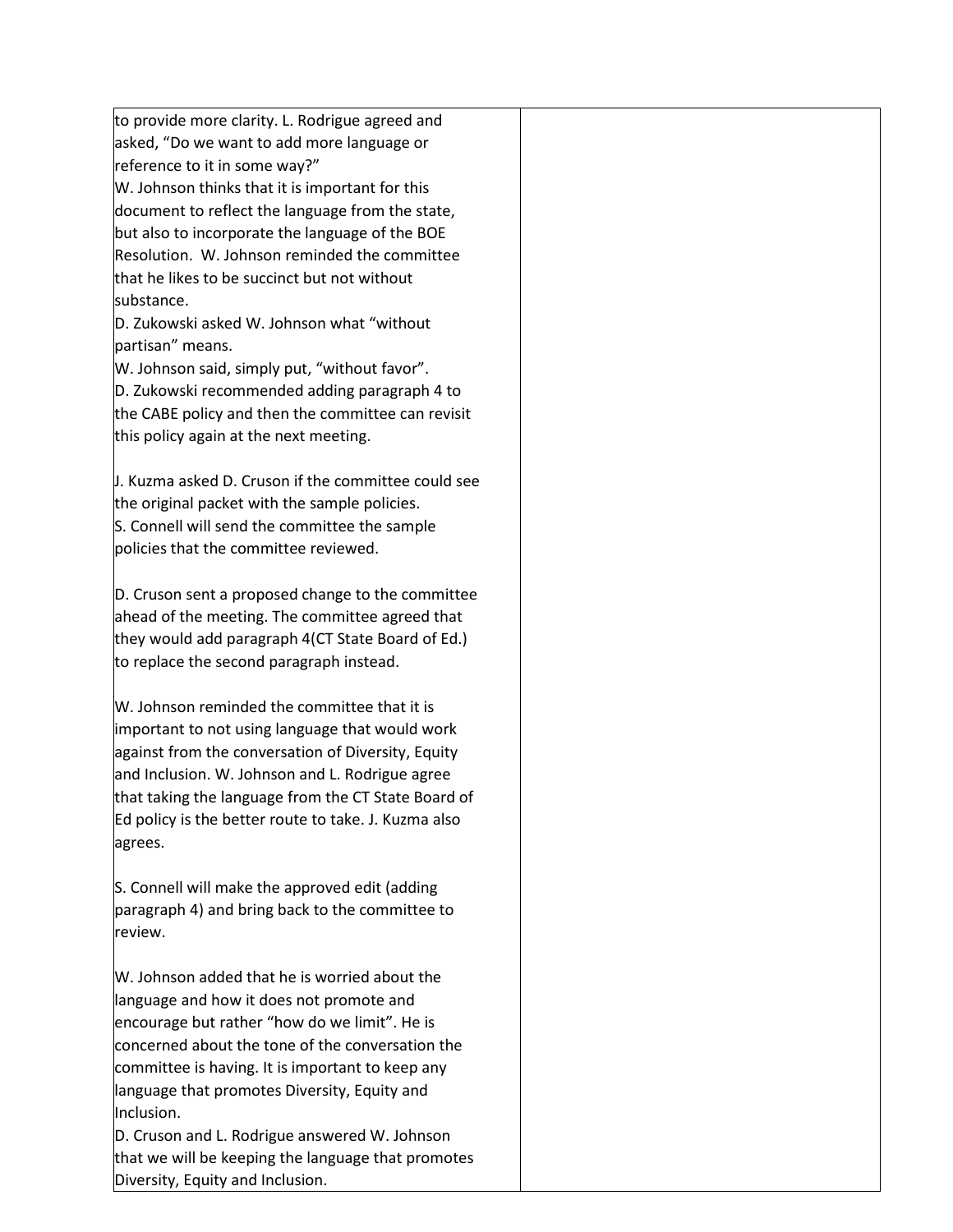| D. Zukowski asked to put "influence" after<br>"without" partisan. W. Johnson did not have a<br>problem but the committee agreed to keep as is. |  |
|------------------------------------------------------------------------------------------------------------------------------------------------|--|
| D. Cruson asked for this policy to come back for<br>review.                                                                                    |  |

### **NEW BUSINESS**

### **Discussion and possible action:**

| <b>Item</b>                                                                                                                                                                                                                                                                                                                                                               | <b>Reports</b>                                                                                                                                                                                    |
|---------------------------------------------------------------------------------------------------------------------------------------------------------------------------------------------------------------------------------------------------------------------------------------------------------------------------------------------------------------------------|---------------------------------------------------------------------------------------------------------------------------------------------------------------------------------------------------|
| Policy 4111.1/4211.1 - Equal Employment<br><b>Opportunity/ Plan for Minority Recruitment and</b><br><b>Selection</b><br>This policy was reviewed by the committee in May<br>2020. It has been in the 4000 series queue waiting<br>to go to the BOE for approval.<br>The committee would like to review again, with W.<br>Johnson's input, before sending it to the Board. | This policy will be discussed at the next policy<br>meeting.<br>S. Connell will invite W. Johnson and S.<br>D'Eramo to this policy meeting.                                                       |
| Policy 4000 - Concepts and Roles in Personnel<br>This policy was reviewed by the committee in May<br>2020. It has been in the 4000 series queue waiting<br>to go to the BOE for approval.<br>Policy 4100 - Certified Personnel                                                                                                                                            | This policy will be discussed at the next policy<br>meeting.<br>S. Connell will invite S. D'Eramo to the next<br>policy meeting.<br>This policy will be discussed at the next policy<br>$\bullet$ |
| This policy was reviewed by the committee in May<br>2020. It has been in the 4000 series queue waiting<br>to go to the BOE for approval.<br><b>Review Policy Meeting Dates for 2022</b>                                                                                                                                                                                   | meeting.<br>S. Connell will invite S. D'Eramo to the next<br>policy meeting.<br>S. Connell will create the calendar for meeting<br>$\bullet$                                                      |
| D. Cruson asked S. Connell to create the calendar<br>for the 2022 meeting dates and send to the Town<br>Clerk.                                                                                                                                                                                                                                                            | dates for 2022 and send to the committee and<br>Town Clerk.                                                                                                                                       |

## **UPDATE FROM THE SUPERINTENDENT**

Dr. Rodrigue does not have any updates but is very happy that the committee was able to discuss the Academic Freedom policy.

### **PUBLIC PARTICIPATION**

Nicole Maddox, 14 Nighthawk Lane, agreed that the language discussed in the meeting takes care of the issue with K-12 educators to ensure that they adhere to the structure that is put in place, etc. She agreed with Mr. Johnson's concerns about the tone of the conversation changing from Diversity, Equity and Inclusion and language that encourages the conversation is important and strengthens this policy.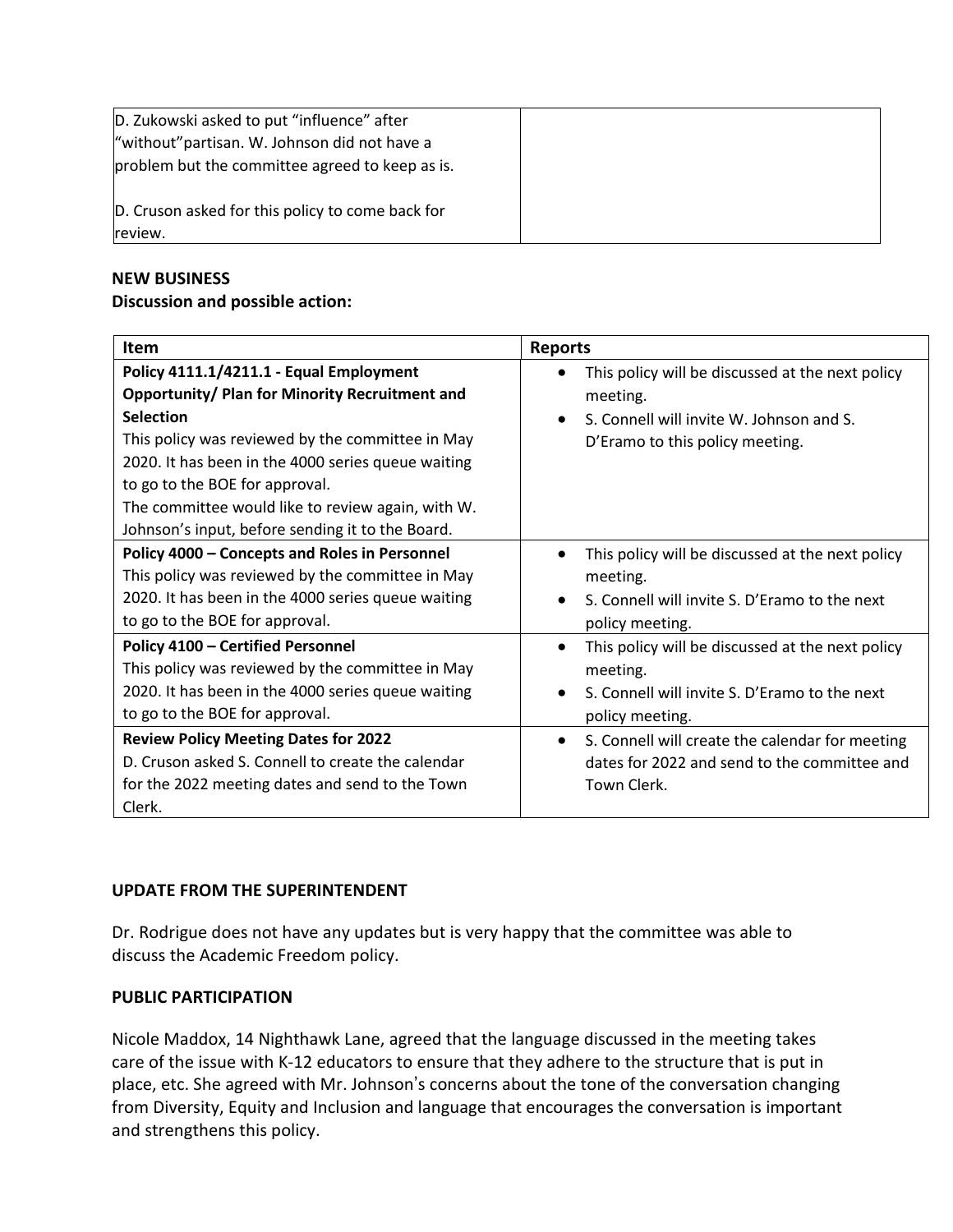A motion was made by D. Cruson to move Policy 4118.239/4218.239 – Required Covid-19 Vaccinations forward to the BOE for approval. D. Zukowski seconded. Motion was unanimously approved.

A motion was made by D. Cruson to postpone discussion on Policy 4118.21 – Academic Freedom, Policy 4111.1/4211.1 - Equal Employment Opportunity/ Plan for Minority Recruitment and Selection, Policy 4000 – Concepts and Roles in Personnel, and Policy 4100 – Certified Personnel until the next policy meeting.

D. Zukowski seconded. Motion was unanimously approved.

### **ADJOURNMENT**

Dan Cruson made a motion to adjourn the meeting. D. Zukowski seconded. Motion was unanimously approved. Meeting was adjourned at 10:30 a.m.